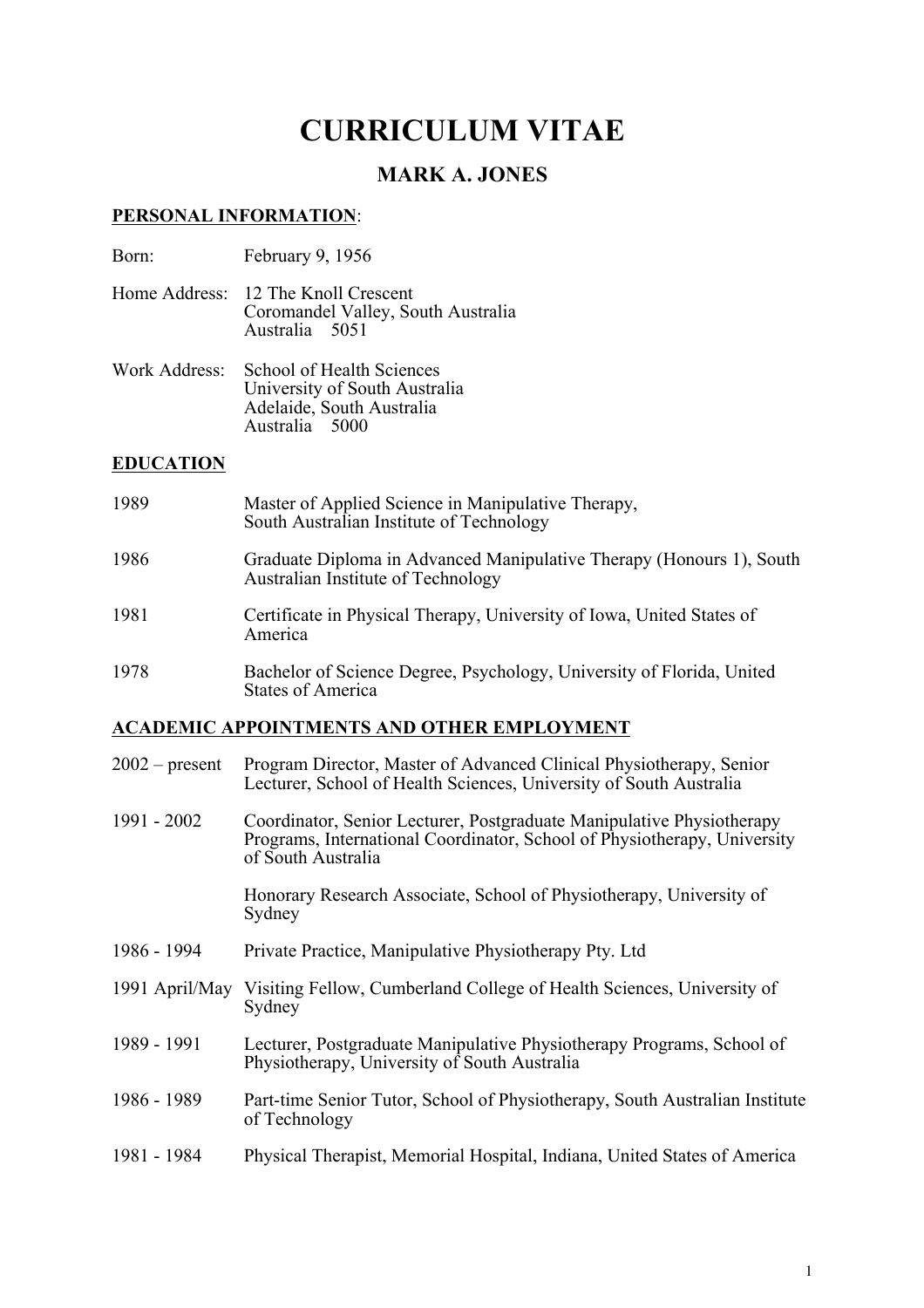1978 - 1979 Behaviour Program Associate, Sunland Training Centre, Florida, United States America

## **MEMBERSHIPS - PROFESSIONAL ASSOCIATIONS**

- Member of the Australian Physiotherapy Association
- Member of Musculoskeletal Physiotherapy Australia
- Member of the International Federation of Manipulative Therapists
- Member of the International Association for the Study of Pain

## **LEADERSHIP ROLES**

- Program Director, Master of Advanced Clinical Physiotherapy
- Course Coordinator Musculoskeletal Physiotherapy Theory and Practice, Facilitating Change and Critical Thinking and Reasoning for Health
- Member School of Health Sciences Program Management Group
- Member Physiotherapy Advisory Group
- Member Clinical Education Group
- Member Physiotherapy Education and Training Advisory Panel
- Member Division of Health Science Promotion to Senior Lecturer Committee (two terms)
- International Coordinator for Physiotherapy Discipline 1990-2003
- Branch Consultant, Australian Physiotherapy Association (SA Branch)
- Education consultant to the International Federation of Manipulative Therapists
- Member of the Executive Committee of the Manipulative Physiotherapists Association of Australia (1989 - 1991)

## **SERVICE ACTIVITIES**

#### **Editorial Board Member:**

• Physiotherapy Practice and Research

#### **International Advisory Board Member:**

• The Internet Journal of Allied Health Sciences and Practice

#### **Journal Reviewer:**

- Advances in Physiotherapy
- Australian Journal of Occupational Therapy
- Australian Journal of Physiotherapy
- Focus on Health Professional Education
- International Journal of Allied Health Sciences and Practice
- Journal of General Internal Medicine
- Manual Therapy
- Medical Hypotheses
- Physiotherapy Practice and Research
- Physiotherapy Theory and Practice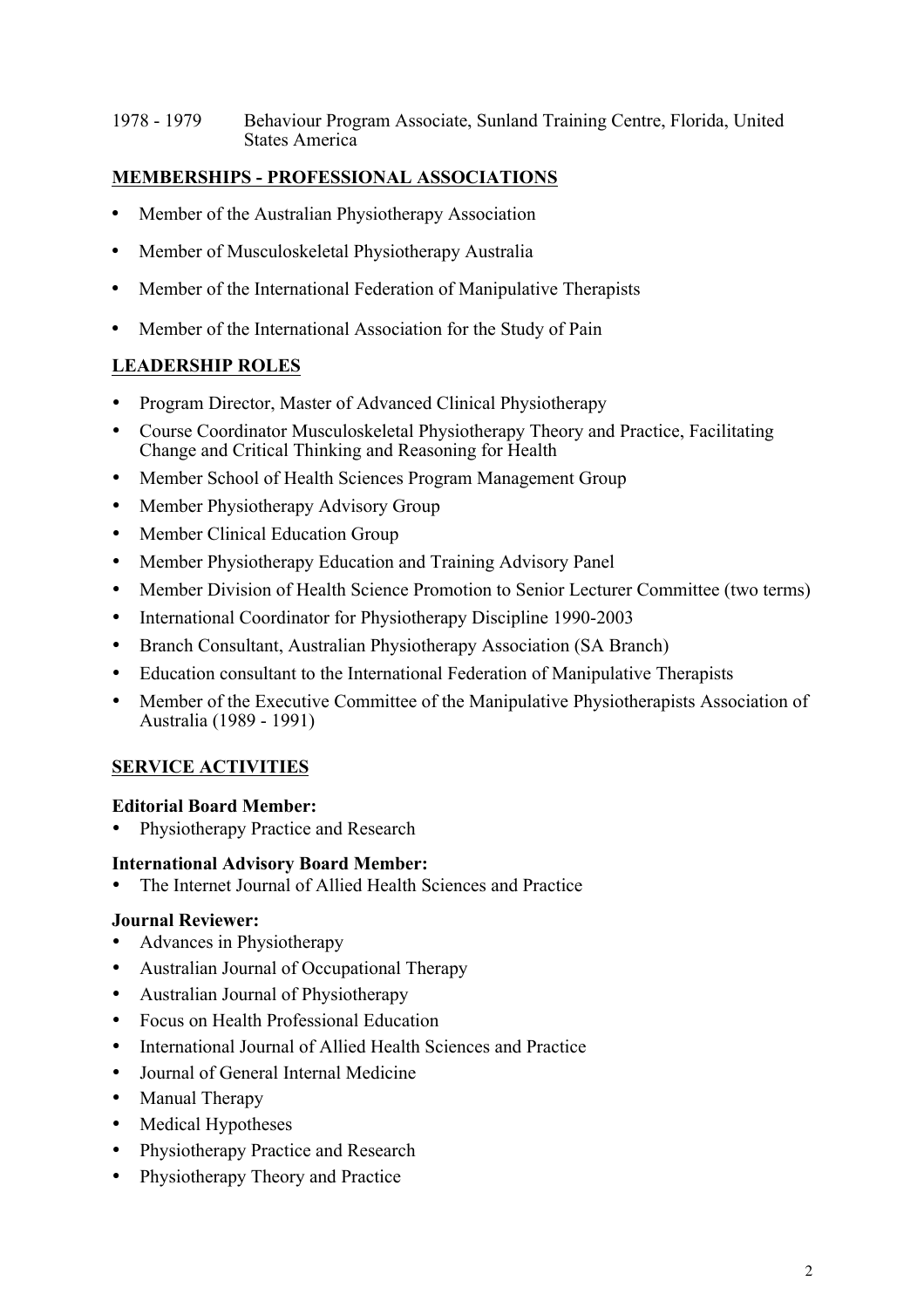• The Internet Journal of Allied Health Sciences and Practice

#### **Other Service Activities:**

- Branch Consultant, Australian Physiotherapy Association (SA Branch)
- Physiotherapy Research International Education consultant to the International Federation of Manipulative Therapists
- Clinical reasoning and manual therapy workshops and seminars have been conducted in Australia, Austria, Belgium, Canada, Chile, England, Greece, Holland, Iceland, Ireland, Israel, Japan, New Zealand, Malaysia, Norway, Scotland, Spain, Sweden, Switzerland, Thailand, Taiwan, United States of America and Wales.
- Invited workshops on "Facilitating Students' Clinical Reasoning" for physiotherapy educators have been conducted at Physiotherapy Schools in Canada, England, Holland, Ireland, Israel, Japan, New Zealand, Scotland, Switzerland, Thailand and the United States of America.

#### **Awards**

- National Citation for Outstanding Contribution to Student Learning (2012)
- Citation for Outstanding Contribution to Student Learning (2009)
- Citation for Outstanding Contribution to Student Learning (2011)
- Supported Teacher Award (2011, 2012)
- Supported Researcher Award (2007, 2005, 2003, 2002, 2001, 1999)

#### **PUBLICATIONS (Books)**

- 1. Higgs J and Jones M, Eds. (1995) *Clinical Reasoning in the Health Professions.*  Butterworth-Heinemann, London.
- 2. Higgs J and Jones M (Eds.) (2000) *Clinical Reasoning in the Health Professions*, 2nd ed. Butterworth-Heinemann, Oxford.
- 3. Higgs J, Jones M, Loftus S and Christensen N (Eds.) (2008) *Clinical Reasoning in the Health Professions*, 3rd ed. Butterworth-Heinemann, Oxford.
- 4. Jones M and Rivett D (Eds.) (2004) *Clinical Reasoning for Manual Therapists*. Butterworth-Heinemann.
- 5. Jones M and Rivett D (Eds.) (2006) *Clinical Reasoning for Manual Therapists*. German Translation.
- 6. Jones M and Rivett D (Eds.) (2006) *Clinical Reasoning for Manual Therapists*. South Korean Translation.
- 7. Jones M and Rivett D (Eds.) (2010) *Clinical Reasoning for Manual Therapists*. Japanese Translation.
- 8. Jones M and Rivett D (in press) *Clinical Reasoning in Musculoskeletal Practice*.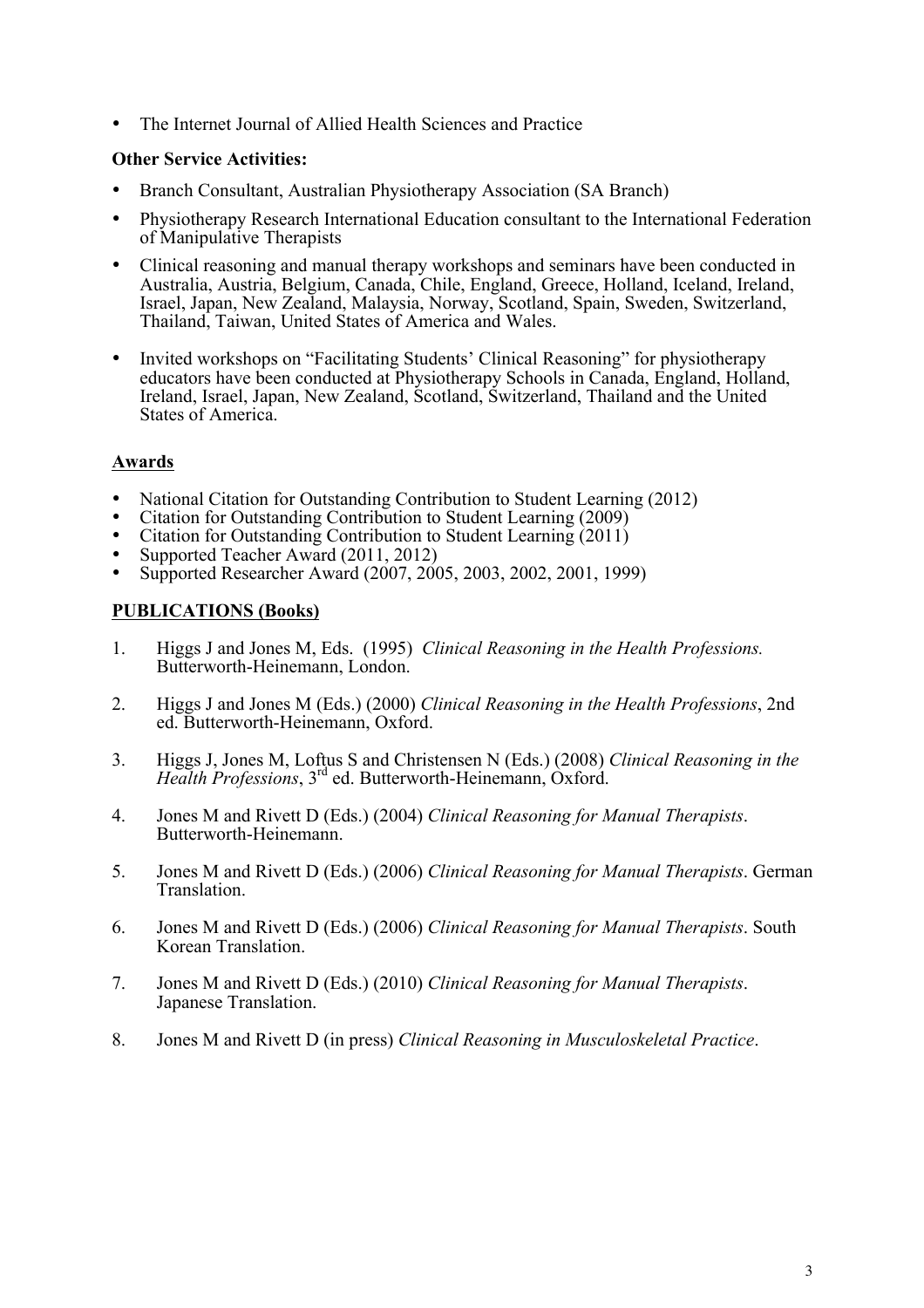## **PUBLICATIONS (Journals and Book Chapters)**

## **2015**

- 1. Singla M, Jones M, Edwards I, Kumar S (2015) Physiotherapists' assessment of patients' psychosocial status: Are we standing on thin ice? A qualitative descriptive study, *Manual Therapy*, 20(2):328–334.
- 2. Magarey ME, Jones MA, Baida S (2015) Motor control of the shoulder region. In: Fernandez de Las Penas, C, Cleland JA, Dommerholt J (eds) Manual Therapy for Musculoskeletal Pain Syndromes of the Upper and Lower Quadrants: An Evidence and Clinical-informed Approach. Chapter 32, 358 – 372.
- 3. Murray C, Turpin M, Edwards I, Jones MA (2015) A qualitative meta-synthesis about challenges experienced in occupational therapy practice. *British Journal of Occupational Thera*py, 1 – 13.
- 4. Magarey ME, Jones MA, Cook C & Hayes MG (in press) Physiotherapy shoulder diagnosis: comparison of diagnosis reached via standardised musculoskeletal physiotherapy assessment with that from arthroscopic investigation. British Journal of Sports Medicine

## **2014**

- 1. Jones M (2014) Clinical reasoning: from the Maitland concept and beyond. In: Hengeveld, E., Banks, K. (eds) *Vertebral Manipulation: Management of Musculoskeletal Disorders*, Vol. 1, 8th edn. Churchill Livingstone: 14-82.
- 2. Edwards I, Jones MA, Thacker M & Swisher LL (2014) The Moral Experience of the Patient with Chronic Pain: Bridging the Gap Between First and Third Person Ethics. *Pain Medicine* 15:364-378.
- 3. Denton TP, Jones MA, Saunders SW (2014) Test-retest reliability of isometric hip muscle strength measured using handheld dynamometry: a pilot study. *Australian Medical Student Journal* 5(1):66-70.

#### **2013**

1. Jones, M., van Kessel, G., Swisher, L.L, Beckstead, J. and Edwards, I. (2013) Concept Maps and the Structure of Observed Learning Outcome (SOLO) Assessment of Physiotherapy Students' Ethical Reasoning Knowledge. *Assessment & Evaluation in Higher Education.* DOI:10.1080/02602938.2013.772951: 1-20.

- 1. Swisher, L.L, van Kessel, G., Jones, M., Beckstead, J. and Edwards, I. (2012) Evaluating Moral Reasoning Outcomes in Physical Therapy Ethics Education: Stage, Schema, Phase, or Type? *Physical Therapy Reviews*. 17(3): 167-175.
- 2. Edwards, I., van Kessel, G., Jones, M., Beckstead, J. and Swisher, L.L. (2012) The development of moral judgment and organization of ethical knowledge in final year physical therapy students. *Physical Therapy Reviews*. 17(3): 157-166.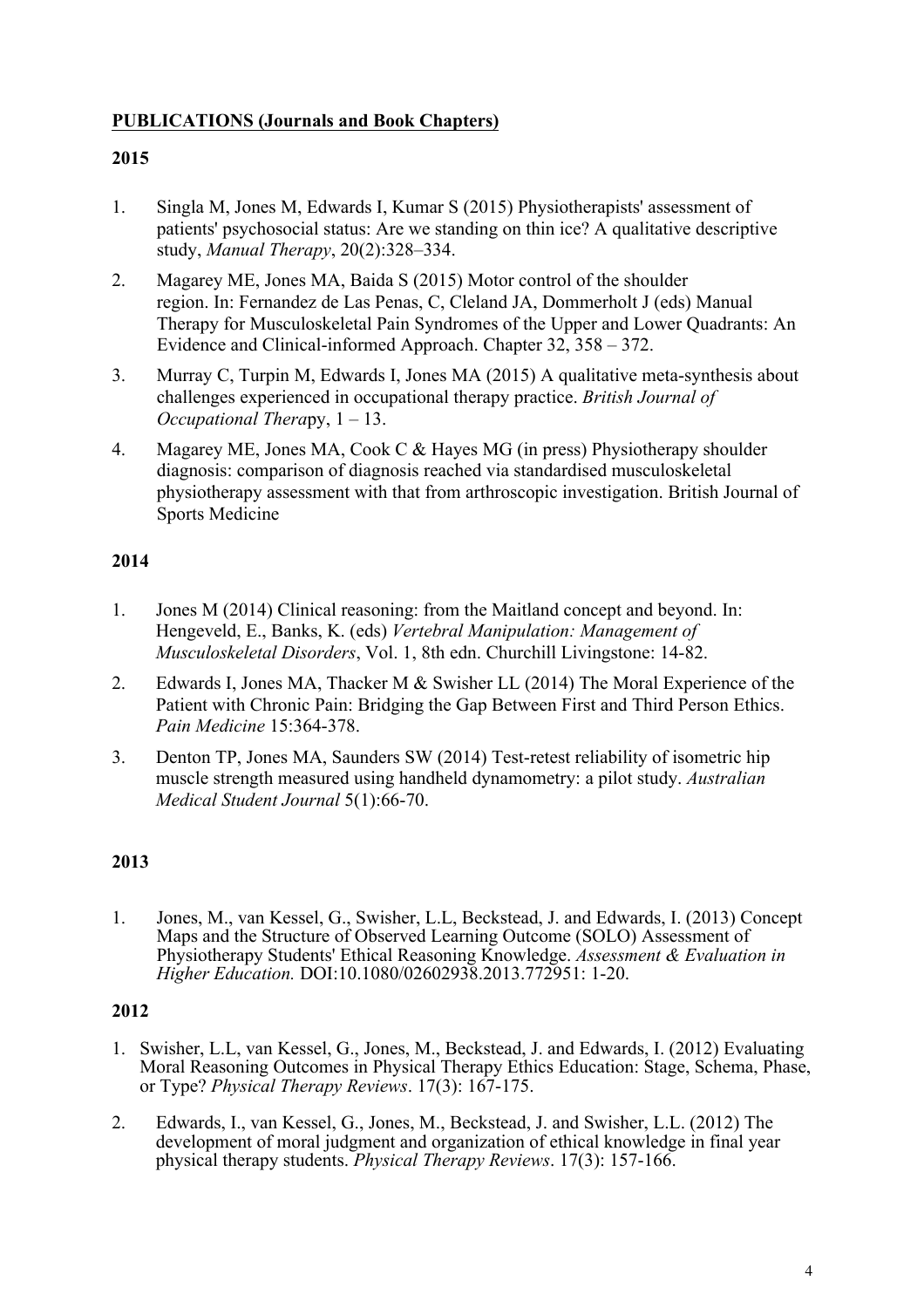- 1. Jones, M. (2011) Clinical reasoning in physical therapy: Its importance to learning, practice and physical therapists' contributions to society. *Japanese Journal of Physical Therapy* 38(8):1-3.
- 2. Magarey, M. and Jones, M.A, (2011) Motor control of the shoulder region. In: Fernández de las Peñas, C., Cleland, J. and Huijibregts P. (Eds.) *Neck and Arm Pain Syndrome*, Elsevier, pp. 279-295.
- 3. Christensen N, Jones M, Edwards I. (2011) Clinical Reasoning and Evidence-based Practice. Independent Study Course 21.2.2: *Current Concepts of Orthopaedic Physical Therapy*, 3rd ed. La Crosse, Wis: Orthopaedic Section, APTA, Inc.

#### **2009**

1. Smith, M., Ajjawi, R. and Jones, M (2009) Introduction to clinical reasoning. In: Higgs, J., Smith, M., Skinner, M. and Croker, A. (Eds.) *Contexts of Physiotherapy Practice,* Elsevier.

- 1. Christensen, N., Jones, M. and Edwards, I. and Higgs, J (2008) Dimensions of clinical reasoning capability. In: Higgs, J. and Jones M. (Eds.) *Clinical Reasoning in the Health Professions*, 3rd ed. Butterworth-Heinemann, Oxford.
- 2. Christensen, N., Jones, M., Edwards, I. and Higgs, J (2008) Helping physiotherapy students develop clinical reasoning capability. In: Higgs, J. and Jones M. (Eds.) *Clinical Reasoning in the Health Professions*, 3rd ed. Butterworth-Heinemann, Oxford.
- 3. Clisby, F., Bitter, N., Sandow, M.J., Jones, M.A., Magarey, M.E. and Jaberzadeh, S. (2008) Relative contributions of infraspinatus and deltoid during external rotation in patients with symptomatic subacromial impingement. *Journal of Elbow and Joint Surgery.*
- 4. Higgs, J., Jones, M.A. and Titchen, A. (2008) Knowledge, reasoning and evidence for practice. In: Higgs, J. and Jones M. (Eds.) *Clinical Reasoning in the Health Professions*, 3rd ed. Butterworth-Heinemann, Oxford.
- 5. Higgs, J. and Jones, M.A. (2008) Clinical decision-making and the problem space. In: Higgs, J. and Jones M. (Eds.) *Clinical Reasoning in the Health Professions*, 3rd ed. Butterworth-Heinemann, Oxford.
- 6. Jones, M.A., Jensen, G. and Edwards, I (2008) Clinical reasoning in physiotherapy. In: Higgs, J. and Jones M. (Eds.) *Clinical Reasoning in the Health Professions*, 3rd ed. Butterworth-Heinemann, Oxford.
- 7. Jones, M.A. and Edwards, I. (2008) Clinical reasoning to facilitate cognitiveexperiential changes. In: Higgs, J. and Jones M. (Eds.) *Clinical Reasoning in the Health Professions*, 3rd ed. Butterworth-Heinemann, Oxford.
- 8. Ladyshewsky, R. and Jones, M.A. (2008) Peer coaching to generate clinical reasoning skills. In: Higgs, J. and Jones M. (Eds.) *Clinical Reasoning in the Health Professions*, 3rd ed. Butterworth-Heinemann, Oxford.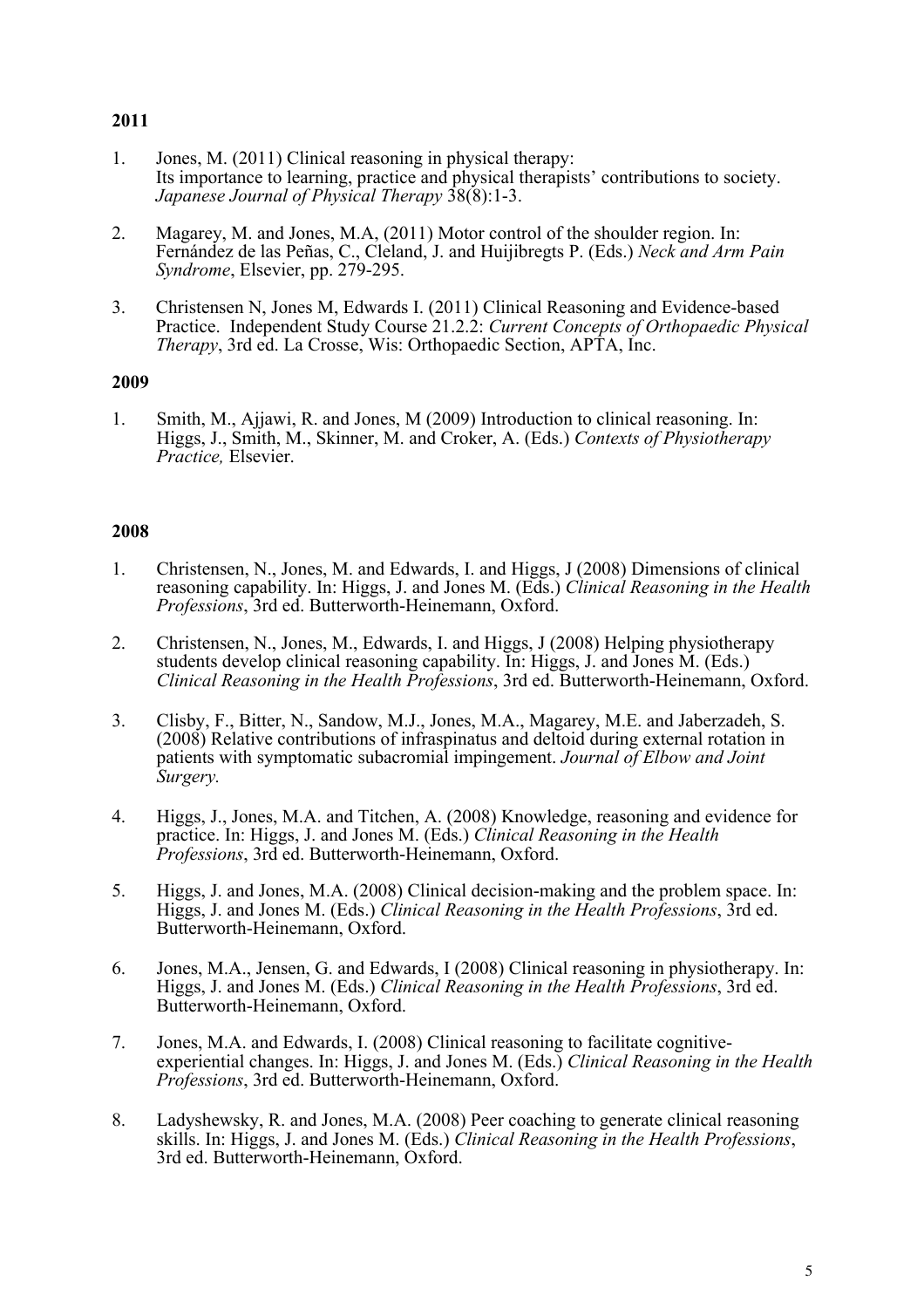9. Rivett, D. and Jones, M.A. (2008) Using case studies to teach clinical reasoning. In: Jones M and Rivett D (Eds.) *Clinical Reasoning for Manual Therapists*. Butterworth- Heinemann, Oxford, pp. 403-431.

#### **2007**

- 1. Bitter, N., Clisby, F., Sandow, M.J., Jones, M.A., Magarey, M.E. and Jaberzadeh, S. (2007) Relative contributions of infraspinatus and deltoid during external rotation in healthy shoulders. *Journal of Elbow and Joint Surgery*. 16(5) Sept-Oct: 563-568
- 2. Edwards, I. & Jones, M. (2007) Clinical reasoning and expertise. In: Jensen, G.M., Gwyer, J., Hack L.M., Shepard K.F. (eds.) *Expertise in physical therapy practice*. Elsevier, Boston, pp. 192-213.
- 3. Edwards, I. & Jones, M. (2007) La classification internationale du fonctionnement, du handicap et de la santé (CIF). Compré hension et application par le raisonnement cliniaque. *Kin*ésithérapie, 71: 40-49

#### **2006**

- 1. Barry, C., Jones, M. and Grimmer, K. (2006) Electronic clinical records for physiotherapists. *The Internet Journal of Allied Health Sciences and Practice*. 4(1): http://ijahsp.nova.edu
- 2. Edwards, I., Jones, M.A. and Hillier, S. (2006) The interpretation of experience and its relationship to body movement: A clinical reasoning perspective. *Manual Therapy*, 11: 2-10.
- 3. Gifford, L., Thacker, M. and Jones, M. (2006) Physiotherapy and pain. In: McMahon and Koltzenburg (eds.) *Wall and Melzack's Textbook of Pain* (5th edn). Elsevier, pp. 603-617.
- 4. Jones, M.A. and Edwards, I. (2006) Learning to facilitate change in cognition and behaviour. In: Gifford L (ed) *Topical issues in pain 5*. CNS Press, Falmouth, p 273- 310.
- 5. Jones, M.A., Grimmer, K., Edwards, I., Higgs, J. and Trede, F. (2006) Challenges in applying best evidence to physiotherapy practice. *Internet Journal of Allied Health Sciences and Practice*, http://ijahsp.nova.edu Vol 4(3).
- 6. Jones, M.A., Grimmer, K., Edwards, I., Higgs, J. and Trede, F. (2006) Challenges in applying best evidence to physiotherapy practice: Part 2 – Health and Clinical Reasoning Models to Facilitate Evidence-Based Practice. *Internet Journal of Allied Health Sciences and Practice*, http://ijahsp.nova.edu Vol 4(4).

- 1. Christensen, N., Jones, M. and Edwards, I. (2005) Clinical reasoning in the diagnosis and management of spinal pain. In: *Grieve's Modern Manual Therapy of the Vertebral Column* (3rd Ed.) Boyling JD and Jull G (Eds.). Harcourt Health Sciences, Edinburgh, pp. 391-403.
- 2. Edwards, I, Braunack-Mayer, A and Jones, M (2005) Ethical reasoning as a clinicalreasoning strategy in physiotherapy. *Physiotherapy*, 91, 229-236.
- 3. Magarey, M.E. and Jones, M.A. (2005) The glenohumeral quadrant revisited. *Manuelletherapie*. 3(July):114-121.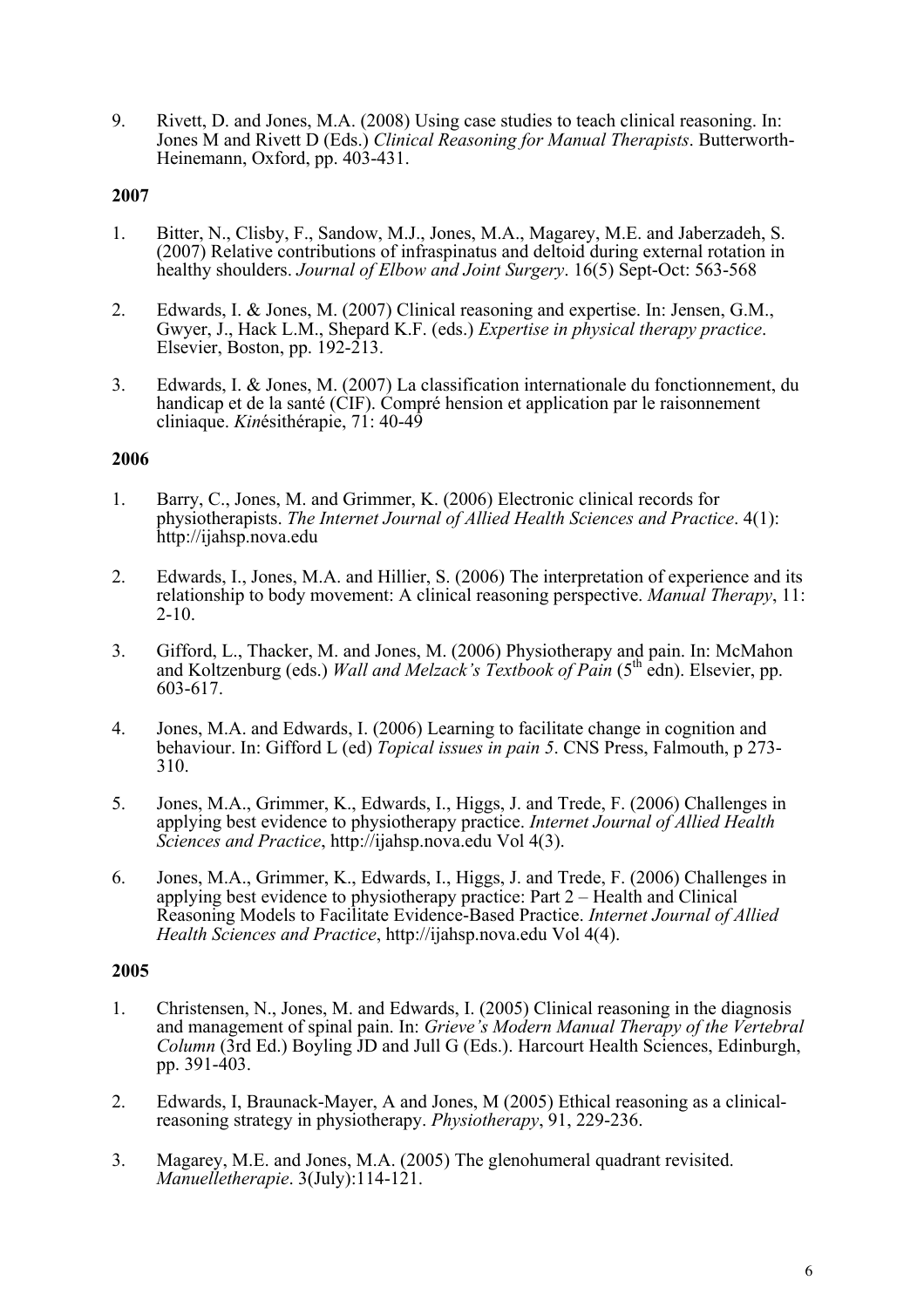- 1. Edwards, I., Jones, M., Carr, J., Braunack-Meyer, A. and Jensen, G. (2004) Clinical reasoning strategies in physical therapy. *Physical Therapy*, 84(4), pp. 312-330.
- 2. Edwards I, Jones M, Higgs J and Trede F (2004) What is collaborative reasoning? *Advances in Physiotherapy*, 6(2), 70-83.
- 3. Higgs, J., Jones, M., Edwards, I. and Beeston, S. (2004) Clinical reasoning and practice knowledge. In: *Developing Practice Knowledge for Health Professionals*. Higgs J, Richardson B and Abrandt Dahlgren M (Eds.) Butterworth Heinemann, Oxford, pp. 181-199.
- 4. Jones, M.A. and Rivett, D. (2004) Introduction to clinical reasoning. In: Jones M and Rivett D (Eds.) *Clinical Reasoning for Manual Therapists*. Butterworth-Heinemann, Oxford, pp. 3-24.
- 5. Magarey, M.E. and Jones, M.A. (2004) Clinical evaluation, diagnosis and passive management of the shoulder complex. *New Zealand Journal of Physiotherapy*. 32(2):55-66.
- 6. Rivett, D. and Jones, M.A. (2004) Improving clinical reasoning in manual therapy. In: Jones M and Rivett D (Eds.) *Clinical Reasoning for Manual Therapists*. Butterworth-Heinemann, Oxford, pp. 403-431.

#### **2003**

- 1. Janwantanakul, P., Magarey, M.E., Jones, M.A., Grimmer, K.A. and Miles, T.S. (2003) The effect of body orientation on shoulder proprioception. *Physical Therapy in Sport*. 4: 67-73.
- 2. Magarey, M.E. and Jones, M.A. (2003) Shoulder. In: *Physical Therapies in Sport and Exercise* (Kolt, G.S. and Snyder-Mackler, L. Eds.) Churchill Livingstone, pp 259-288.
- 3. Magarey, M.E. and Jones, M.A. (2003) Dynamic evaluation and early management of altered motor control around the shoulder complex. *Manual Therapy*. 8(4):195-206.
- 4. Magarey, M.E. and Jones, M.A. (2003) Specific evaluation of the function of force couples relevant for stabilization of the glenohumeral joint. *Manual Therapy*. 8(4):247- 253.
- 5. Trede, F., Higgs, J., Jones, M.A. and Edwards, I. (2003) Emancipatory practice: A model for physiotherapy practice? *Focus on Health Professional Education: A Multidisciplinary Journal*, 5(2):1-13.

- 1. Christensen, N., Jones, M. and Carr, J. (2002) Clinical reasoning in Orthopedic Manual Therapy. In: Grant, R. (Ed.) *Physical Therapy for the Cervical and Thoracic Spine,* 3rd ed. Churchill Livingstone, New York, pp. 85-104.
- 2. Janwantanakul, P., Jones, M.A., Magarey, M.E., Miles, T.S. and Grimmer, K.A. (2002) Characteristics of shoulder position sense: Effects of mode of movement, scapular support and shoulder orientation. *Journal of Sport Rehabilitation*. 11(3):157-168.
- 3. Jones, M.A., Edwards, I. and Gifford, L. (2002) Conceptual models for implementing biopsychosocial theory in clinical practice. *Manual Therapy*. 7(1), 2-9.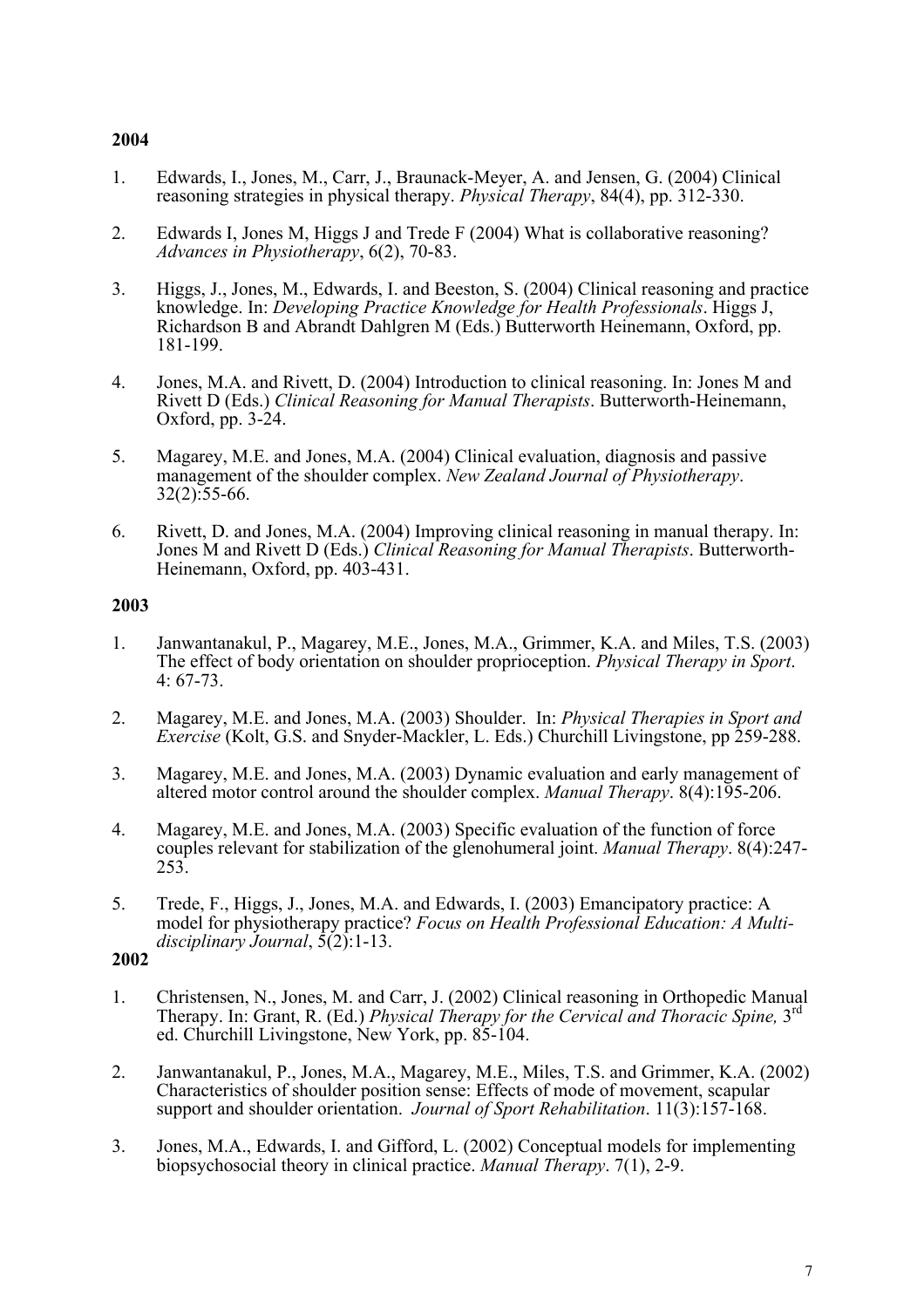- 1. Higgs, J., Burn, A. and Jones, M. (2001) Integrating clinical reasoning and evidence- based practice. *AACN Clinical Issues, Advanced Practice in Acute and Critical Care: Evidence-based Practice*, 12(4), 482-490.
- 2. Janwantanakul, P., Magarey, M.E., Jones, M.A. and Dansie, B.R. (2001) Variation in shoulder position sense at mid and extreme range of motion. *Archives of Physical Medicine and Rehabilitation*. 82(6): 840 – 844.
- 3. Jones, M.A. and Von Piekartz, H. (2001) Clinical reasoning A basis for examination and treatment in the cranial region. In: Von Piekartz, H (ed) *Kraniofaziale Dysfunktionen und Schmerzen (Craniofacial Dysfunction and Pain).* Stuttgart, Georg Thieme Verlag: pp 187 – 218.
- 4. Jones, M.A. and Magarey, M. M. (2001) Clinical reasoning in the use of manual therapy techniques for the shoulder girdle. In: Tovin B.J. and Greenfield, B.H. (eds) *Evaluation and Treatment of the Shoulder: An Integration of the Guide to Physical Therapist Practice*. Philadelphia, F.A. Davis Company: pp 317-346.

- 1. Carr, J., Jones, M. and Higgs, J. (2000) Learning reasoning in physiotherapy programs. In: Higgs, J. and Jones M. (Eds.) *Clinical Reasoning in the Health Professions*, 2nd ed. Butterworth-Heinemann, Oxford, pp. 198-204.
- 2. David, G., Magarey, M., Jones, M., Dvir, Z., Türker, K.S., Sharpe, M. (2000) EMG and strength correlates of selected shoulder muscles during rotations of the glenohumeral joint. *Clinical Biomechanics*. Feb. 95-102.
- 3. David, G., Devir, Z., Simmons, N., Magarey, M., Jones, M. and Sharpe, M. (2000) The relationship between strength and width of the supraspinatus: An isokinetic and ultrasonagraphic study. *Isokinetics and Exercise Science*. (8), 169-174.
- 4. Christie, A., Worley, P. and Jones, M. (2000) The internet and clinical reasoning. In: Higgs, J. and Jones M. (Eds.) *Clinical Reasoning in the Health Professions*, 2nd ed. Butterworth-Heinemann, Oxford, pp. 148-155.
- 5. Higgs, J. and Jones, M. (2000) Clinical reasoning in the health professions In: Higgs, J. and Jones M. (Eds.) *Clinical Reasoning in the Health Professions*, 2nd ed., Chapter 1, Butterworth-Heinemann, Oxford, pp. 3-14.
- 6. Higgs, J. and Jones, M. (2000) Clinical reasoning and decision making, In: *Multidisciplinary Approach to Rehabilitation*, (ed. S. Kumar), Butterworth-Heinemann, Woburn, MA., pp. 63-86.
- 7. Janwantanakul, P., Jones, M.A. and Pirunsan, U. (2000) Clinical reasoning (Part 1): The Theory. *Thai Journal of Physical Therapy*, 22: 143-160.
- 8. Janwantanakul, P., Jones, M.A. and Pirunsan, U. (2000): Clinical reasoning (Part 2): Application to the subjective examination of patients with neruomusculoskeletal disorders. *Thai Journal of Physical Therapy*.
- 9. Janwantanakul, P., Jones, M.A. and Pirunsan, U. (2000) Clinical reasoning (Part 3): Application to the physical examination of patients with neuromusculoskeletal disorders. *Thai Journal of Physical Therapy*.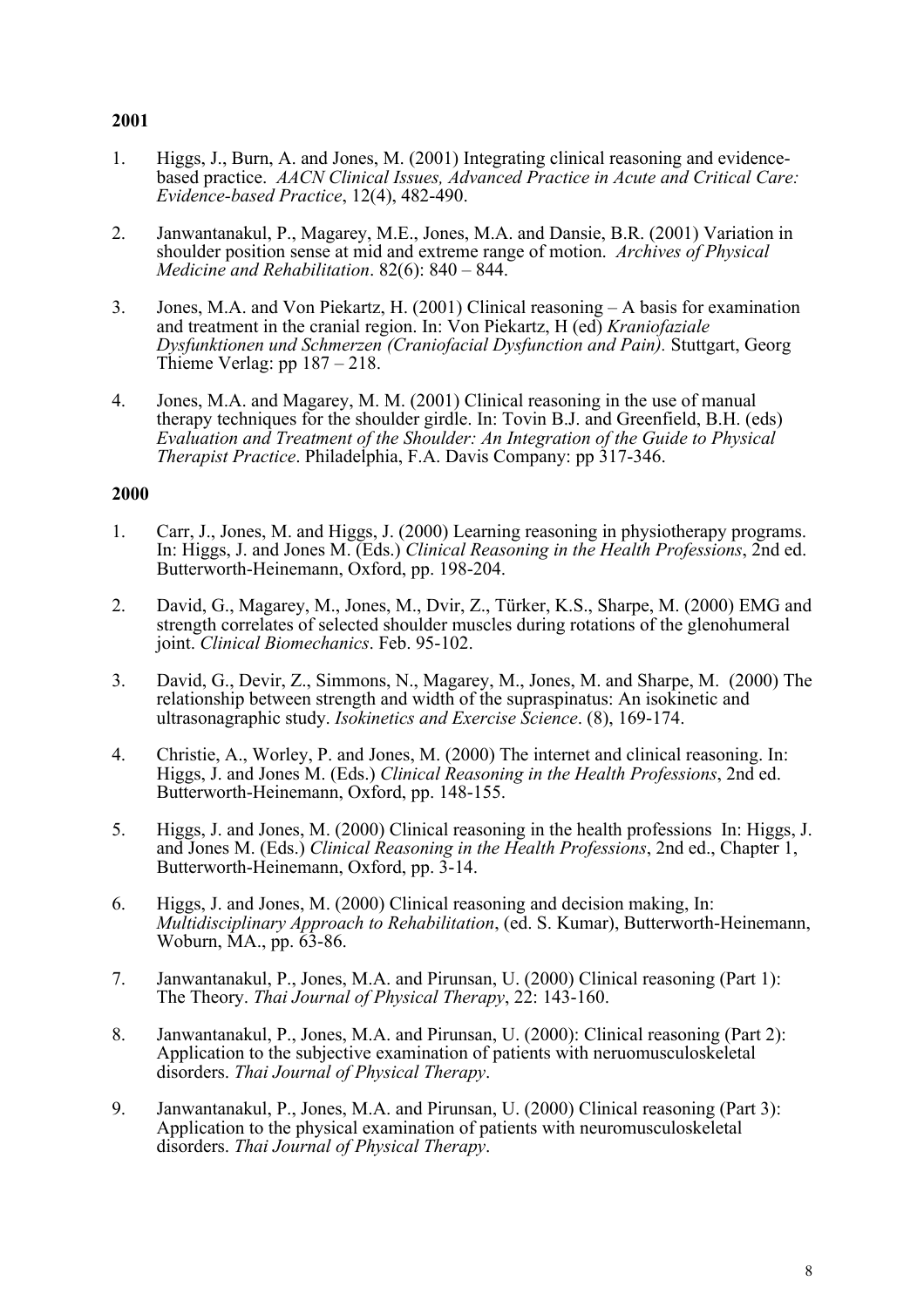- 10. Jones, M.A., Jensen, G. and Edwards, I. (2000) Clinical reasoning in Physiotherapy. In: Higgs, J. and Jones M. (Eds.) *Clinical Reasoning in the Health Professions*, 2nd ed. Butterworth-Heinemann, Oxford, pp. 117-127.
- 11. Jones, M.A. and Higgs, J. (2000) Will evidenced-based practice take the reasoning out of practice? In: Higgs, J. and Jones M. (Eds.) *Clinical Reasoning in the Health Professions*, 2nd ed. Butterworth-Heinemann, Oxford, pp. 307-315.
- 12. Jones, M.A., Janwantanakul, P. and Pirunsan, U. (2000) Clinical reasoning (Part 4): Teaching clinical reasoning. *Thai Journal of Physical Therapy*. 23: 46-58.
- 13. Ladyshewsky, R., Baker, R. and Jones, M.A. (2000) Peer coaching to generate clinical- reasoning skills. In: Higgs, J. and Jones M. (Eds.) *Clinical Reasoning in the Health Professions*, 2nd ed. Butterworth-Heinemann, Oxford, pp. 283-289.
- 14. Ladyshewsky, R., Baker, R., Jones, M.A. and Nelson, L. (2000) Evaluating clinical performance in physical therapy with simulated patients. *Journal of Physical Therapy Education*. 14:1, 31-37.
- 15. Ladyshewsky, R., Baker, R., Jones, M.A. and Nelson, L. (2000) Reliability and validity of an extended simulated patient case: a tool for evaluation and research in physiotherapy. *Physiotherapy Theory and Practice,* Vol. 16, 15-25.

- 1. Jones, M.A. (1998) Clinical reasoning in physical therapy. Keynote address, 32nd Annual Conference of the Japanese Physical Therapy Association. *Journal of the Japanese Physical Therapy Association*, January.
- 2. Jones, M.A. (1998) Clinical reasoning: the foundation of clinical practice and a bridge between different manual therapy approaches. *Manuelle Therapie*, March, 1-7.

#### **1997**

- 1. David, G., Jones, M., Magarey, M.E. and Sharpe, M.H. (1997) Rotator cuff muscle performances during glenohumeral joint rotations: an isokinetic, electromyographic and ultrasonographic study. In: *Proceedings, Tenth Biennial Conference of the Manipulative Physiotherapists' Association of Australia*, Melbourne, Australia.
- 2. Jones, M.A. (1997) Clinical reasoning: the foundation of clinical practice, part 1. *Australian Journal of Physiotherapy*, Vol 43(3):167-170 and 213-217.
- 3. Jones, M.A. (1997) Clinical reasoning: the foundation of clinical practice, part 2. *Australian Journal of Physiotherapy*, Vol 43(4):299-303.
- 4. Yeung, E., Jones, M.A. and Hall, R. (1997) The response to the slump test in a group of female whiplash patients. *Australian Journal of Physiotherapy*, Vol 43(4):245-252.

#### **1996**

1. Magarey, M.E., Jones, M.A. and Grant, R. (1996) Biomedical considerations and clinical patterns related to disorders of the glenoid labrum in the predominantly stable glenohumeral joint. *Manual Therapy*. 1(5):242-249.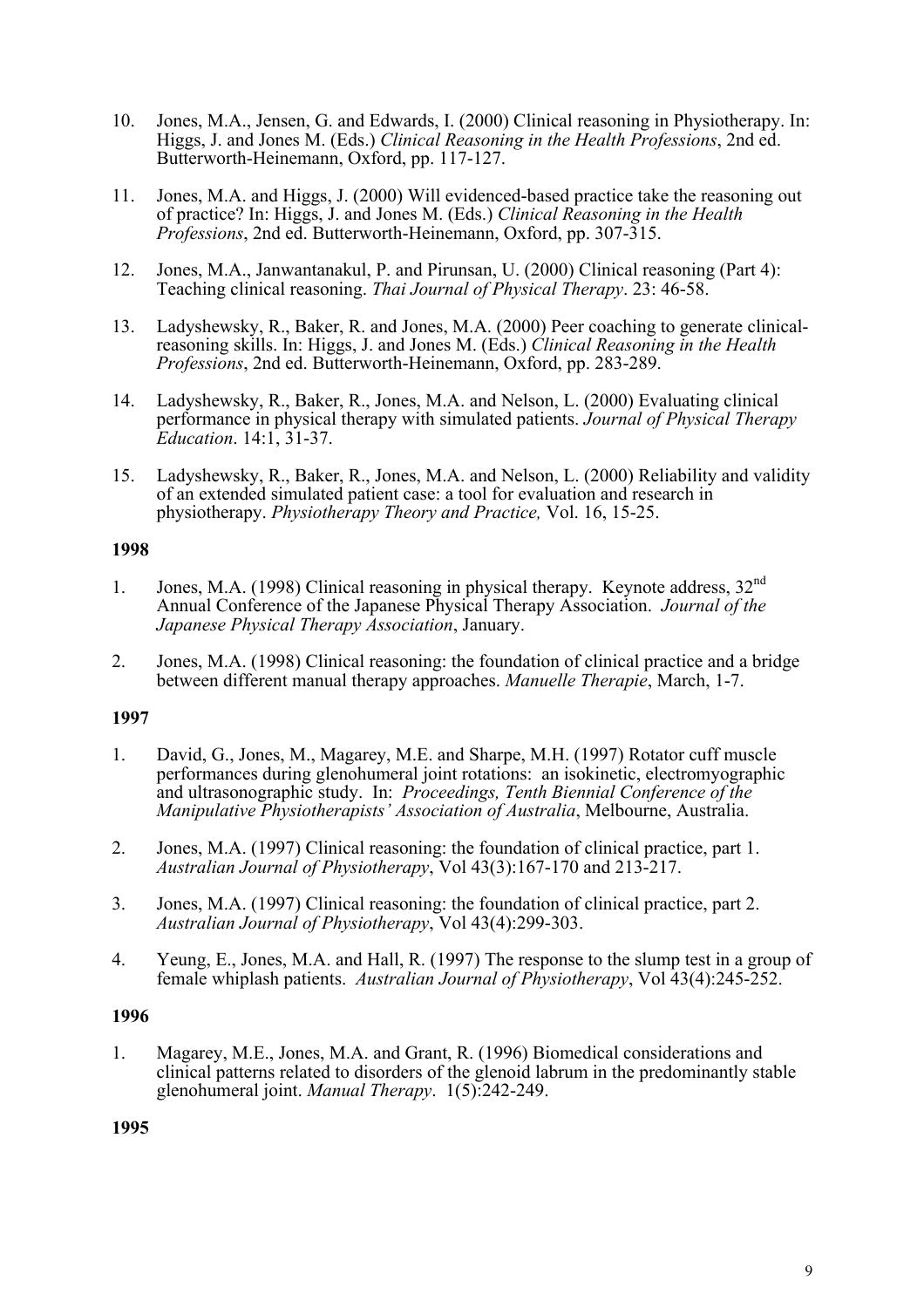- 1. Carr, J, Jones, M. and Higgs, J. (1995) Teaching towards clinical reasoning expertise in physiotherapy practice. In: Higgs J and Jones M (Eds.), *Clinical Reasoning in the Health Professions*, Chapter 19, Butterworth-Heinemann, London.
- 2. Christie, A. and Jones, M. (1995) Educational technology in teaching clinical reasoning. In: Higgs J and Jones M (Eds.), *Clinical Reasoning in the Health Professions*, Chapter 12, Butterworth-Heinemann, London.
- 3. Higgs, J. and Jones, M. (1995) Clinical reasoning In: Higgs J and Jones M (Eds.), *Clinical Reasoning in the Health Professions*, Chapter 1, Butterworth-Heinemann, London.
- 4. Jones, M.A. (1995) Clinical reasoning and pain. *Manual Therapy*, 17-24.
- 5. Jones, M.A., Jensen, G. and Rothstein, J. (1995) Clinical reasoning in physiotherapy. In: Higgs, J. and Jones, M. (Eds.), *Clinical Reasoning in the Health Professions*, Chapter 6, Butterworth-Heinemann, London.

- 1. Jones, M.A. (1994) Clinical reasoning in manipulative therapy. In Boyling J and Palastanga N (Eds.), *Modern Manual Therapy - The Vertebral Column*, 2nd edition, Chapter 34, Churchill Livingstone, Edinburgh.
- 2. Jones, M.A., Christensen, N. and Carr, J. (1994) Clinical reasoning in orthopedic manual therapy. In: Grant R (Ed.). *Physical Therapy of the Cervical Spine*, 2nd ed., Chapter 6, Churchill Livingstone, New York.
- 3. Jones, M.A. and Jones, H. (1994) Principles of the physical examination. In Boyling J and Palastanga N *Modern Manual Therapy - The Vertebral Column*, 2nd edition, Chapter 35, Churchill Livingstone, Edinburgh.
- 4. Jones, H., Jones, M.A. and Maitland, G.D. (1994) Evaluation and treatment by passive movement. In: Grant, R. (Ed.). *Physical Therapy of the Cervical Spine*, 2nd ed., Chapter 12, Churchill Livingstone, New York.

#### **1992**

- 1. Jones, M.A. (1992) Clinical reasoning in manual therapy. (Invited article for special issue of *Physical Therapy* on Manual Therapy). 72:875-884.
- 2. Magarey, M.E. and Jones, M.A. (1992) The clinical diagnosis and management of minor shoulder instability. *Australian Journal of Physiotherapy*. 38(4):269-280.

#### **1990**

1. Jones, M.A. and Butler, D. (1990) Clinical reasoning. In: Butler D. *Mobilisation of the Nervous System*, Churchill Livingstone, Melbourne.

#### **1988**

1. Grant, R., Jones, M. and Maitland, G.D. (1988) Clinical decision making in upper quadrant dysfunction. In: Grant R (Ed.). *Physical Therapy of the Cervical Spine*, Chapter 5, Churchill Livingstone, New York.

#### **PUBLICATIONS (Conference Proceedings and Posters)**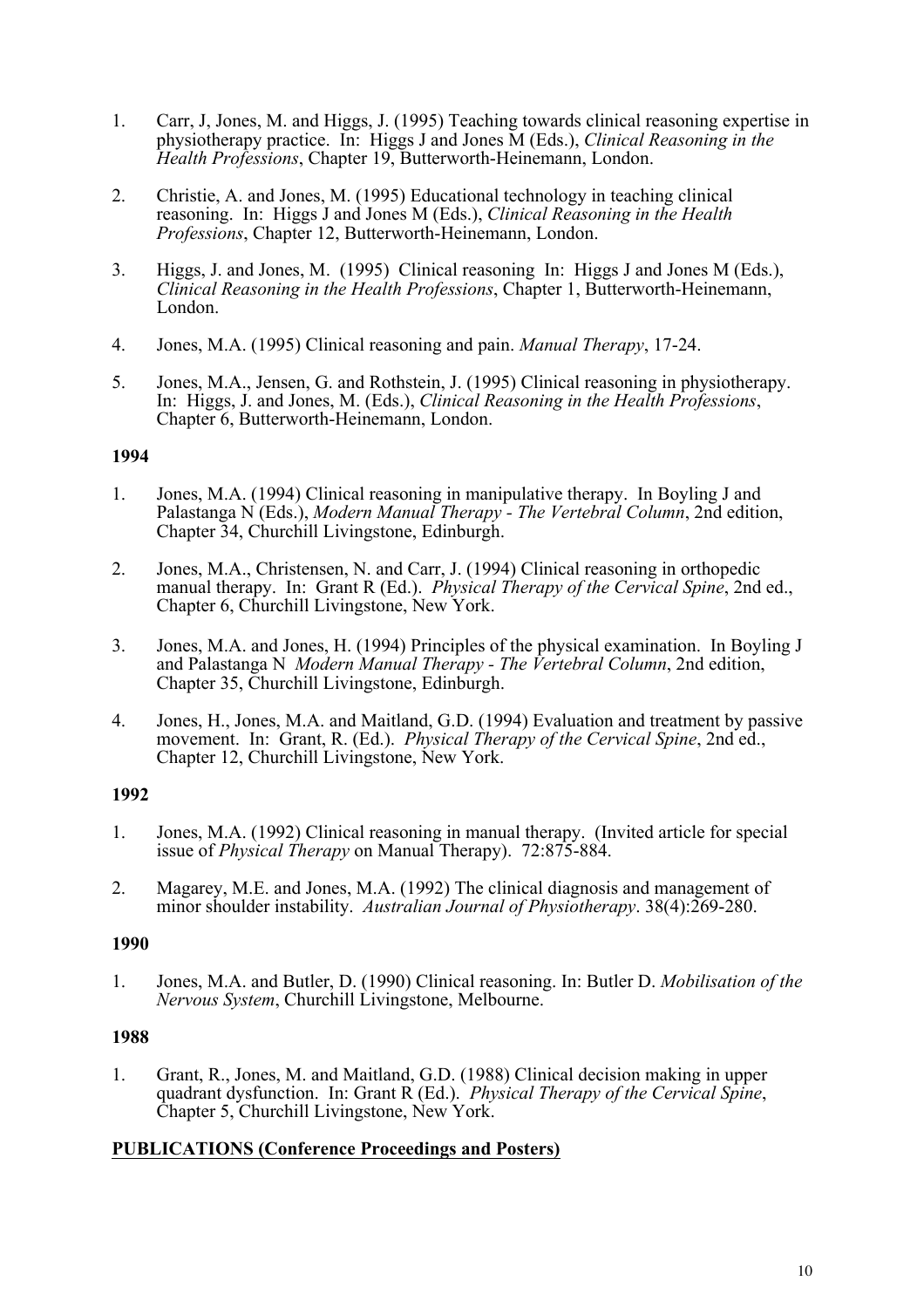- 1. Jones, M.A. (1987) The Clinical Reasoning Process in Manipulative Therapy. In: *Proceedings, Fifth Biennial Conference, Manipulative Therapists Association of Australia*, Melbourne.
- 2. Jones, M.A. (1988) Clinical Reasoning in Manipulative Therapy Education. In: *Proceedings, International Federation of Orthopaedic Manipulative Therapists Congress*, Cambridge.
- *3.* Maitland, G.D. and Jones, M.A. (1992) Evolution of the Maitland Concept. In: *Proceedings, International Federation of Orthopaedic Manipulative Therapists, Vail, Colorado.*
- *4.* Maitland, G.D. and Jones, M.A. (1992) Non-Thrust Manipulation. In: *Proceedings, International Federation of Orthopaedic Manipulative Therapists, Vail, Colorado.*
- *5.* Maitland, G.D. and Jones, M.A. (1992) Examination of the Cervical Spine by Passive Movement. In: *Proceedings, International Federation of Orthopaedic Manipulative Therapists, Vail, Colorado.*
- *6.* Maitland, G.D. and Jones, M.A. (1992) Examination by Passive Movement. In: *Proceedings, International Federation of Orthopaedic Manipulative Therapists, Vail, Colorado.*
- *7.* Mosler, A., Magarey, M.E., Jones, M.A. and Turker, K. (1995) An electromyographic study of fatigue of serratus anterior. *Poster Presentation, Ninth Biennial Conference of the Manipulative Physiotherapists' Association of Australia, Gold Coast, Australia.*
- *8.* Pfund, R., Jones, M.A. and Magarey, M.E. (1997) Manual test for structural differentiation in the subacromial space: Correlation between specific normal and ultrasound findings in patients with local shoulder pain. *Poster Presentation, Tenth Biennial Conference of the Manipulative Physiotherapists' Association of Australia, Melbourne, Australia.*
- 9. Hurley, D., Magarey, M.E., Jones, M.A. and Turker, K. (1995) The fatigue of serratus anterior during sustained isometric protraction as determined by surface EMG. *Poster Presentation, Ninth Biennial Conference of the Manipulative Physiotherapists' Association of Australia*, Gold Coast, Australia.
- 10. Leibich, S., Magarey, M.E., Mosler, A., Jones, M.A. and Turker, K. (1995) The activity of four scapular muscles during sustained isometric protraction as determined by intramuscular EMG. *Poster Presentation, Ninth Biennial Conference of the Manipulative Physiotherapists' Association of Australia*, Gold Coast, Australia.
- 11. Jones, M.A. (1995) Clinical reasoning and pain. In: *Proceedings, Moving In On Pain Conference,* Schacklock M (Ed.), Adelaide, South Australia, April 1995, Butterworth Heinemann, London, 104-114.
- 12. Magarey, M.E., Jones, M.A. and Bowden, B.S. (1995) An expert system model for clinical diagnosis of shoulder complex disorders. *Poster Presentation, Ninth Biennial Conference of the Manipulative Physiotherapists' Association of Australia*, Gold Coast, Australia.
- 13. Janwantanakul, P., Magarey, M.E. and Jones, M.A. (1997) Glenohumeral proprioception in elite male tennis players and matched controls. In: *Proceedings, Tenth Biennial Conference of the Manipulative Physiotherapists' Assoication of Australia*, Melbourne, Australia.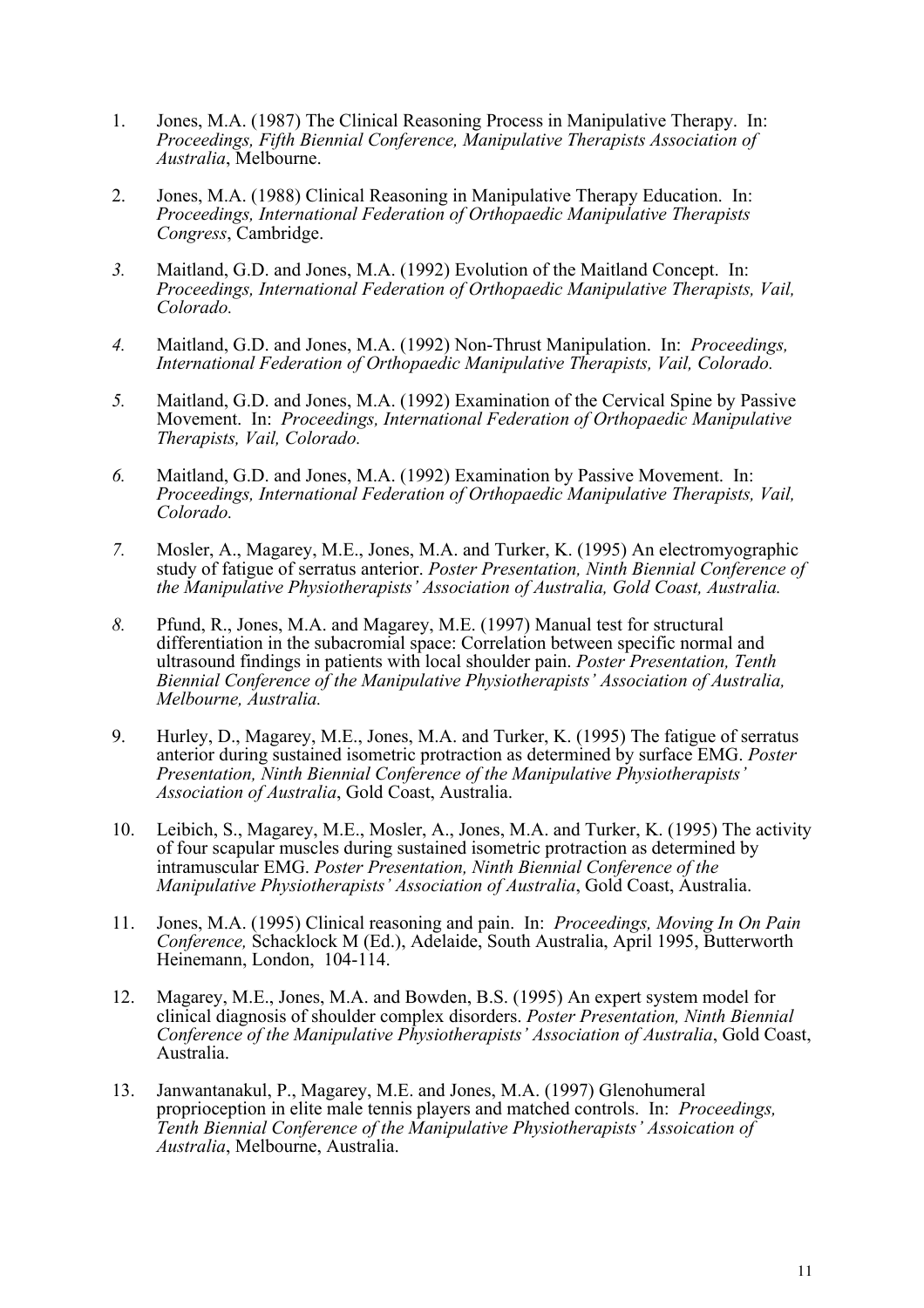- 14. Juhasz, A.E., Jones, M.A., Magarey, M.E. and Hall, R.E. (1997) The effect of scapular fixation on glenohumeral proprioception in asymptomatic subjects. In: *Proceedings, Tenth Biennial Conference of the Manipulative Physiotherapists' Association of Australia*, Melbourne, Australia.
- 15. Ryan, S., Magarey, M.E. and Jones, M.A. (1997) Three dimensional measurement of scapular position during arm abduction in the scapular plane. *Poster Presentation, Tenth Biennial Conference of the Manipulative Physiotherapists' Association of Australia, Melbourne, Australia.*
- 16. Edwards, I., Jones, M.A., Carr, J. and Jensen, G. (1998) Clinical reasoning in three different fields of physiotherapy: a qualitative study. In: *Proceedings Vol 1. Fifth International Congress of Australian Physiotherapy Association*. Hobart, Tasmania. P298ff
- 17. Edwards, I., Carr, J., Jones, M.A. and Jensen, G. (1999) Clinical reasoning in physiotherapy: a diagnostic and meaning based practice. *Poster presentation, Australia New Zealand Allied health and Medical Education Conference* (ANZAME), Brisbane. July 1999
- 18. Jones, M.A. and Higgs, J. (2000) Clinical reasoning: a diagnostic and collaborative process. In: *Proceedings of the 2000 Speech Pathology Australian National Conference, Lind. C. (ed.), Adelaide, Australia*, May 8-12. pp7-21.
- 19. Higgs, J., Burn, A. and Jones, M.A. (2001) Integrating clinical reasoning and evidencebased practice: harmony and confrontation. In: *Proceedings, Contesting Conversations in Practice, Education, Research and Policy: 4th Biennial International Nursing and Midwifery Conference, Adelaide, Australia*, 4-7 November 2001. p.144.
- 20. Jones, M.A. (2001) Facilitating application of biopsychosocial theory through transformative learning. In: *Proceedings, Musculoskeletal Physiotherapy Australia, Twelfth Biennial Conference, Adelaide*, S.A. 21-24 November.
- 21. Roberts, P.D., Jones, M.A., Ayres, M.B., Frick, R.A. (2001) Single limb stance a complex pattern of movements. In: *Proceedings, Musculoskeletal Physiotherapy Australia, Twelfth Biennial Conference, Adelaide*, S.A. 21-24 November.

#### **EDUCATIONAL LEARNING RESOURCES PRODUCED**

- Jones, M.A. and Edwards, I DVD Facilitating Physiotherapists' Psychosocial Assessment, Narrative Reasoning and Associated Pain Education
- Christensen, N., Jones, M.A. (2006) Clinical Reasoning and Evidence-based Practice. Home Study Course 16.2: Current Concepts of Orthopaedic Physical Therapy. Orthopaedic Section, APTA, Inc., La Crosse, Wis.
- Jones, M.A. Videotape Illustrating use of Stimulated Recall to Facilitate Clinical Reasoning
- Jones, M.A. Videotape Illustrating use of a Videotaped Subjective Examination to Facilitate Clinical Reasoning Through Class Discussion
- Jones, M.A. Videotape Illustrating use of Videotaped Subjective Examination to Facilitate Clinical Reasoning Through Independent Study
- Jones, M.A. Videotaped Modified Essay Examination Subjective Examination of Patient with Shoulder Dysfunction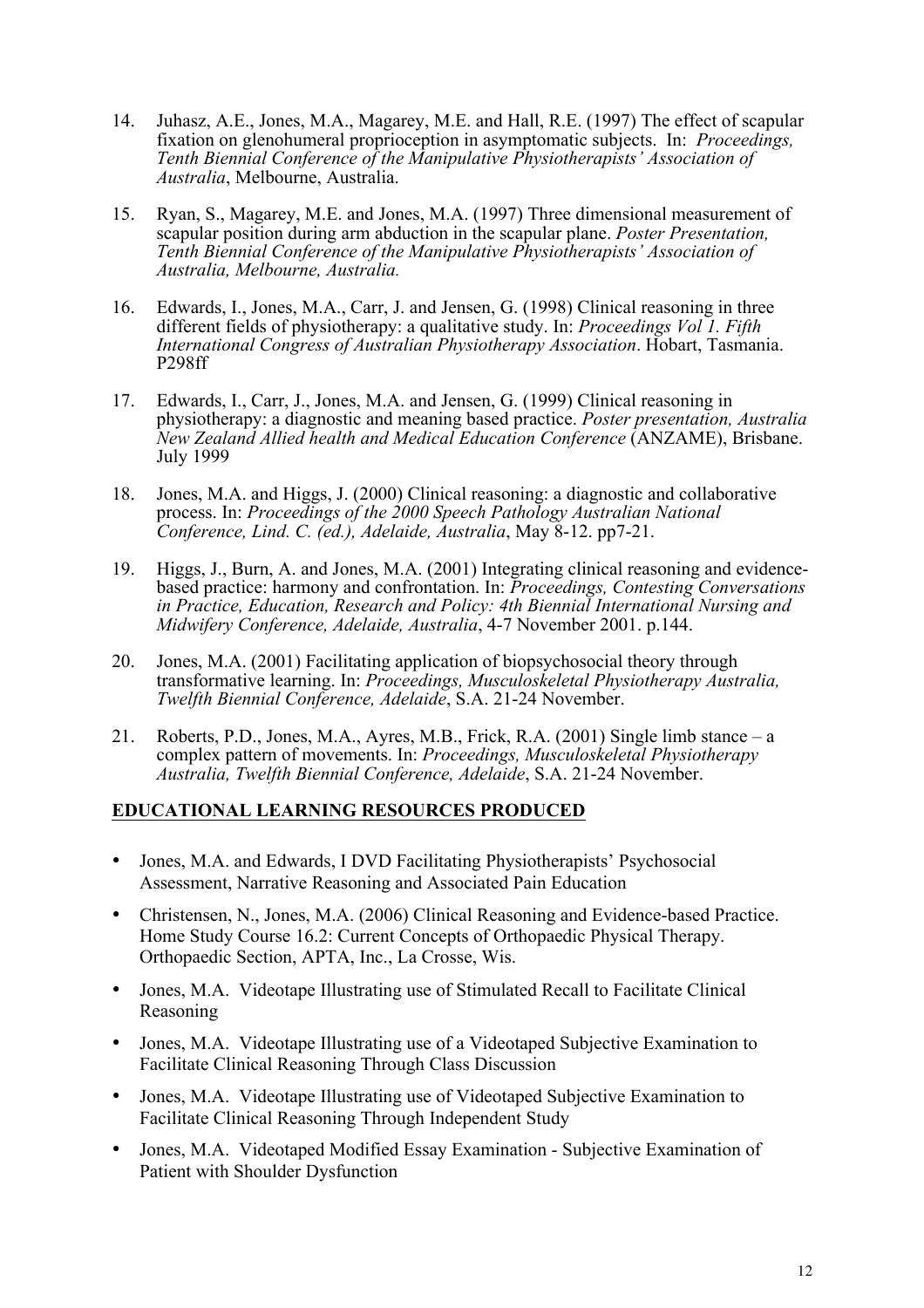- Jones, M.A. and Magarey, M. Clinical Reasoning Through Videotaped Subjective and Physical Examination of Patient with Shoulder Dysfunction
- Jones, H. and Jones, M.A. Functional Spinal Stabilisation A Home Exercise Video for Patients
- Trott, P. and Jones, M.A. Clinical Reasoning in Manipulative Physiotherapy Tension Headache
- Trott, P. and Jones, M.A. Clinical Reasoning in Manipulative Physiotherapy Muscle Contraction Headache
- Trott, P. and Jones, M.A. Clinical Reasoning in Manipulative Physiotherapy Upper Quarter Dysfunction

#### **CONFERENCE PRESENTATIONS**

- 1. Jones, M.A. (1979) Behavioural Management from Client to Business Manager. Annual Conference of Applied Behaviour Analysis, Dearborn, Michigan.
- 2. Jones, M.A. (1981) Application of the Standard Behaviour Chart to Physical Therapy. Annual Conference of the American Physical Therapy Association, Washington D.C.
- 3. Jones, M.A. (1987) The Clinical Reasoning Process in Manipulative Therapy. Fifth Biennial Conference, Manipulative Therapists Association of Australia, Melbourne.
- 4. Jones, M.A. (1988) Clinical Reasoning in Manipulative Therapy Education. International Federation of Orthopaedic Manipulative Therapists Congress, Cambridge.
- 5. Jones, M.A. (1988) The Maitland Concept An Overview. **Keynote Speaker**, Annual Conference of the Nordic Manual Therapy Specialists, Oslo.
- 6. Jones, M.A. (1990) The Clinical Diagnosis and Management of Minor Shoulder Instability. Annual Conference, Australian Sports Medicine Federation, Tanunda.
- 7. Jones, M.A. (1991) Clinical Reasoning and the Nature of Expertise Implications for Clinicians and Educators. **Keynote Speaker**, Annual Conference, New Zealand Sports Medicine Association, Auckland.
- 8. Jones, M.A. (1994) 1) Clinical Reasoning in Physiotherapy. 2) Differentiation of Shoulder Dysfunction. **Keynote Speaker**, New Zealand Biennial Conference in Physiotherapy.
- 9. Jones, M.A. (1995) Clinical Reasoning and Pain. **Invited Speaker**, Inaugural "Moving In On Pain" Conference, Adelaide, South Australia.
- 10. Jones, M.A. (1995) Dynamic Management of Shoulder Dysfunction. **Invited Speaker**, Sports Physiotherapy Association (South Australian Branch) Annual Conference.
- 11. Jones, M.A. (1997) Clinical Reasoning in Physical Therapy. **Keynote Speaker** 1997 Japanese 32nd Physical Therapists' Seminar.
- 12. Jones, M.A. (1997) Dynamic Assessment and Management of Glenohumeral Dysfunction. **Invited speaker**, Tenth Biennial Conference of the Manipulative Physiotherapists' Association of Australia.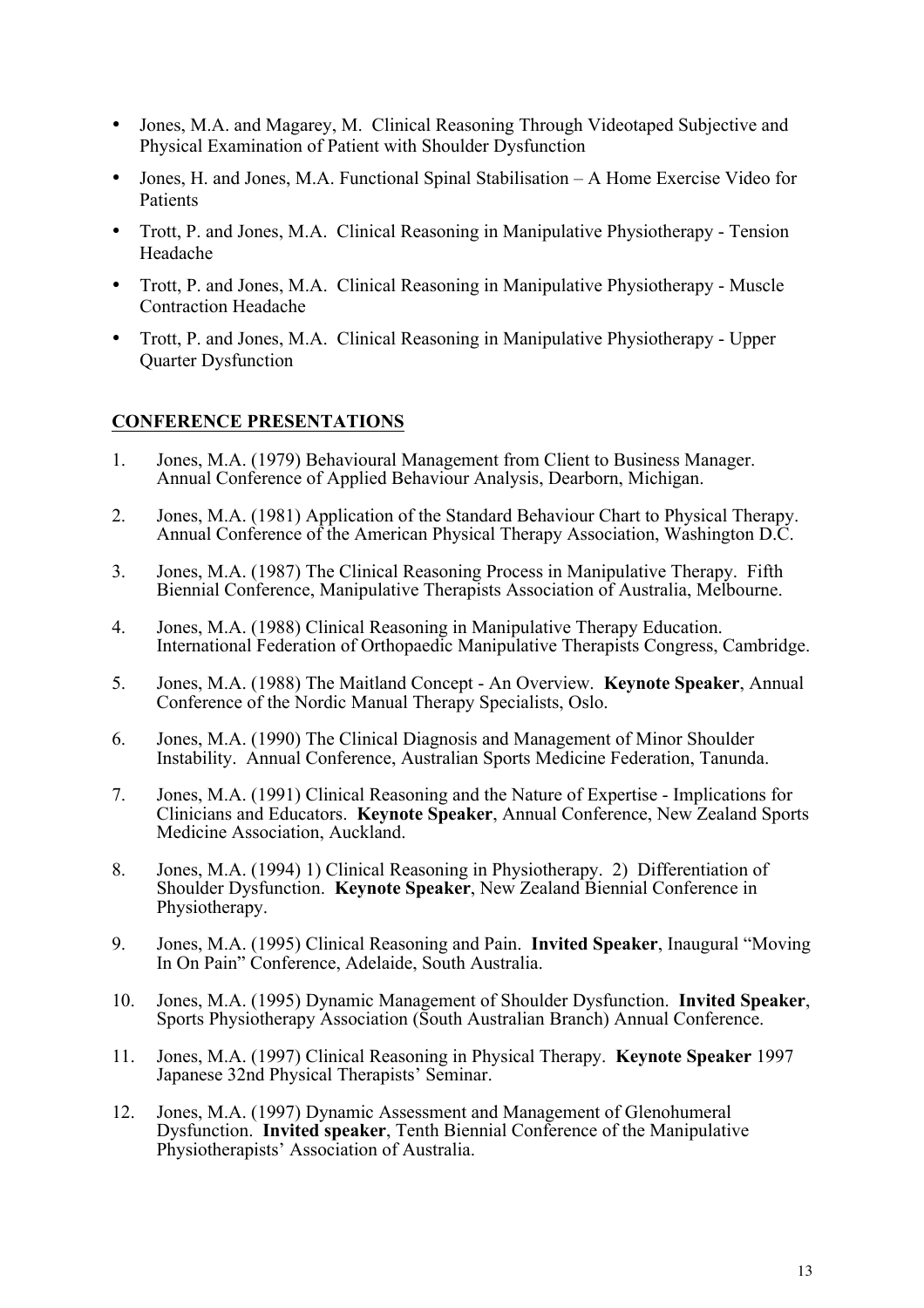- 13. Jones, M.A. (1997) Passive Tests in the Assessment of Shoulder Dysfunction. **Invited speaker**, Tenth Biennial Conference of the Manipulative Physiotherapists' Association of Australia.
- 14. Jones, M.A. (1998) Clinical Reasoning in Physiotherapy. **Keynote Speaker**, 1999 Chilian National Physical Therapy Conference, Santiago, Chile.
- 15. Jones, M.A. (1999) Clinical Reasoning in Physiotherapy. **Keynote Speaker**, Greek National Physical Therapy Conference, Thesonaliki, Greece.
- 16. Jones, M.A. (2000) Clinical Reasoning, **Invited Speaker**, A Diagnostic Collaborative Process, 2000 Speech Pathology National Conference, Adelaide, Australia.
- 17. Jones, M.A. (2000) Conceptual models to assist in the teaching of clinical reasoning. International Federation of Orthopaedic Manipulative Therapists Congress, Perth, Australia.
- 18. Jones, M.A. (2001) Facilitating application of biopsychosocial theory through transformative learning. **Keynote Speaker**, Musculoskeletal Physiotherapy Australia, Twelfth Biennial Conference, Adelaide, S.A. 21-24 November.
- 19. Jones, M.A. (2002) Facilitating application of biopsychosocial theory through transformative learning. **Invited Speaker**, Dutch Annual Manual Therapy Conference, Veldhoven, Holland. 1-2 March.
- 20. Jones, M.A. (2002) Will evidence-based practice take the reasoning out of practice?. **Keynote Speaker**, The 8<sup>th</sup> Nordic Congress on Orthopaedic Manual Therapy and Medicine. Oslo, Norway. 7-9 March.
- 21. Jones, M.A. (2003) **Invited Expert**, World Health Organization International Classification of Functioning, Disability and Health, second annual consensus conference, Munich, Germany. 31 January-3 February.
- 22. Jones, M.A. (2004) Balancing the Outcome in Research: The Importance of Evidence-Based Practice. Invited **Keynote Speaker**, International Federation of Orthopaedic Manipulative Therapists Congress, Capetown, South Africa. March.
- 23. Jones, M.A. (2005) Clinical Reasoning From Diagnostic to Narrative: Assessment and Management Implications. Invited **Keynote Speaker**, World Congress on Manual Therapy, Rome, Italy, 7-9
- 24. Jones, M.A. (2005) Facilitating Clinical Reasoning: From Diagnostic/Procedural to Narrative/Communicative. Invited **Keynote Speaker**, Australian Physiotherapy Association 6th National Paediatric Conference "Looking out from the Centre" 15 – 18 September, Alice Springs.
- 25. Jones, M. (2008) Invited **Keynote Speaker**, Quebec Physiotherapy Conference, Montreal, Quebec
- 26. Jones, M.A. (2008) Invited **Keynote Speaker**, International Federation of Manipulative Therapists, The Netherlands
- 27. Jones, M.A. (2008) Invited **Keynote Speaker**, United Arab Emirates Physiotherapy Society Conference, Dubai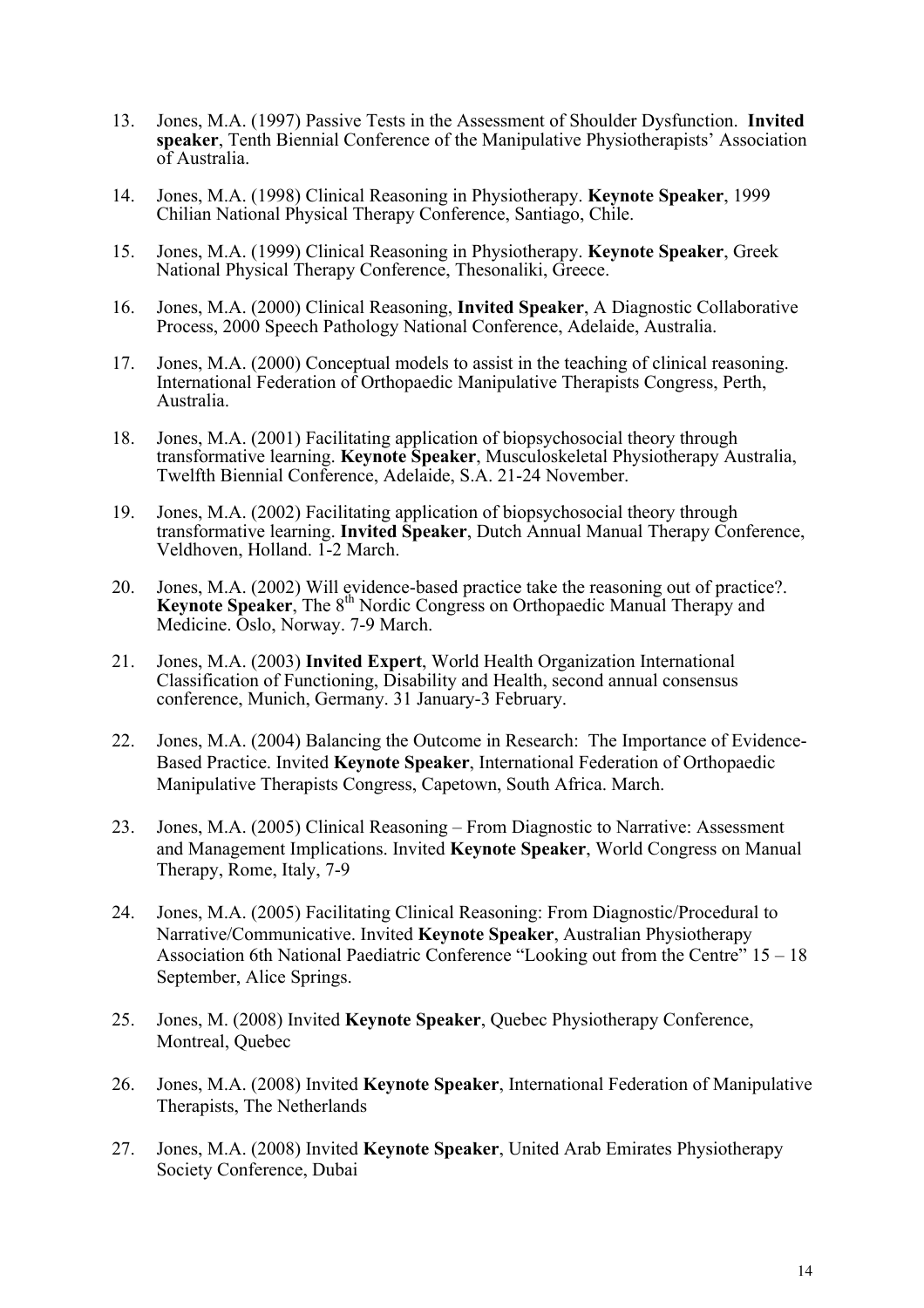- 28. Jones, M.A. (2009) Invited **Keynote Speaker**, Physio First Annual Conference, Nottingham, England
- 29. Jones, M.A. (2011) Invited **Keynote Speaker**, 46<sup>th</sup> Japanese Physical Therapy Annual Conference, Miyazaki, Japan
- 30. Jones, M. A. (2012) Invited **Keynote Speaker**, Indian Physical Therapy Association Annual Conference, Mumbai, India
- 31. Jones, M.A. (2013) **Invited Speaker**, Escola Superior de Saude, Instituto Politécnico de Setúbal, Setúbal, Portugal
- 32. Jones, M.A. (2013) **Invited Speaker**, Australian Physiotherapy Association Annual Conference, Melbourne, Australia
- 33. Jones, M.A. (2014) **Invited Keynote Speaker**, Chiang Mai University 30<sup>th</sup> Anniversary Physiotherapy Conference, Chiang Mai, Thailand
- 34. Jones, M.A. (2014) **Invited Speaker**, New Zealand Annual Physiotherapy Conference, Auckland, New Zealand
- 35. Jones, M.A. (2016) **Invited Speaker** and conference workshop presentation, International Spine & Pain Institute Conference, "Treating Chronic Low Back Pain - What You See Is What You Get" Minneapolis, MN
- 36. Jones, M.A. (2017) **Invited Speaker** and conference workshop presentation, International Rehabilitation Canton Forum , "Clinical Reasoning, an Essential Competency", Guangzhou, China

#### **Higher Degree Student Research Supervised**

#### **Graduate Diploma in Advanced Manipulative Therapy:**

| 1986 Minucci, A. | Palpation of the Thoracic Spine T1 - T8                                                                  |
|------------------|----------------------------------------------------------------------------------------------------------|
| 1989 Mauhart, D. | The Effect of Chronic Inversion Ankle Sprains on the<br>Plantarflexion/Inversion Straight Leg Raise Test |

#### **Master of Applied Science in Physiotherapy (coursework):**

| 1991 | Cruice, P.           | The Relationship Between Scapular Position and Holding Time<br>of Lower Trapezius                                                          |
|------|----------------------|--------------------------------------------------------------------------------------------------------------------------------------------|
| 1991 | Yeung, E.            | The Response to the Slump test in Whiplash Subjects                                                                                        |
|      | 1992 Zvulun, I.      | The Development and Preliminary Testing of an Assessment<br>Tool for Clinical Reasoning in Physiotherapy                                   |
|      | 1992 Christensen, N. | Clinical Pattern Recognition in Physiotherapists - A Pilot study<br>Investigating the Effect of Different Levels of Clinical<br>Experience |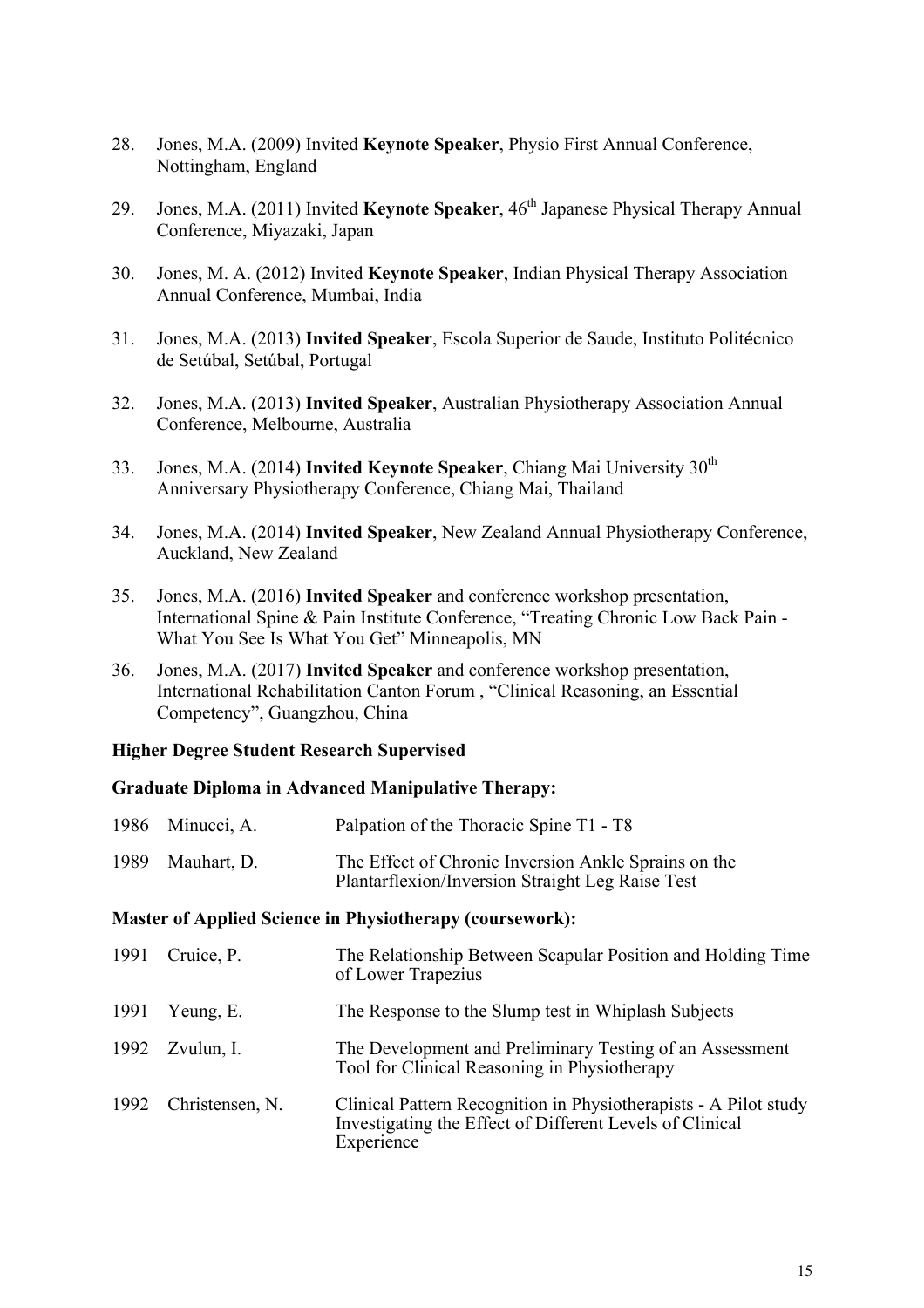| 1993 | Mosler, A.        | The Correlation Between Scapular Position and EMG<br>Manifestation of Fatigue of the Serratus Anterior Muscle<br>During a Sustained Isometric Hold                                                                                                  |
|------|-------------------|-----------------------------------------------------------------------------------------------------------------------------------------------------------------------------------------------------------------------------------------------------|
| 1994 | Spurrier, D.      | The Reliability of Measuring 3-Dimensional Scapular Plane<br>Position Using a Scapular Co-ordinate Locator in Male<br>Subjects                                                                                                                      |
|      | Hurley, D.        | Between Subject Repeatability of the Relationship Between the<br>Intra-muscular Electromyographic Activity of Four<br>Thoracoscapular Muscles and the Electromyographic<br>Manifestations of Fatigue of Serratus Anterior in Male Tennis<br>Players |
| 1995 | Juhasz, A.        | Age-related Changes in Glenohumeral Proprioception in<br><b>Asymptomatic Shoulders</b>                                                                                                                                                              |
|      | Laing, R.         | Shoulder Passive Translation and Rotation Range of<br><b>Competitive Elite Male Freestyle Swimmers</b>                                                                                                                                              |
|      | Mills, J.         | Three Dimensional Scapular Position During Coronal Plane<br>Abduction                                                                                                                                                                               |
| 1996 | Pfund, R.         | Manual Test for Structural Differentiation in the Subacromial<br>Space: Correlation Between Specific Manual and Ultasound<br>Findings in Patients with Local Shoulder Pain                                                                          |
|      | Ryan, S.          | Three Dimensional Scapular Position During Coronal Plane<br>Abduction                                                                                                                                                                               |
|      | Janwantanakul, P. | Glenohumeral Proprioception in Asymptomatic Shoulders                                                                                                                                                                                               |
| 1997 | Carr, A.          | Rotator cuff muscle performance during glenohumeral joint<br>rotations: an isokinetic and electromyographic study of<br>asymptomatic elite male swimmers.                                                                                           |
|      | McVann. A         | Shoulder passive translation and passive rotation range of<br>movement of elite female swimmers.                                                                                                                                                    |

## **Master of Applied Science in Physiotherapy (Research):**

| 1994 Van Emden, J. | Motor Asymmetry in Normal Adults                                                 |
|--------------------|----------------------------------------------------------------------------------|
| 2001 Roberts, P.   | Lateral Pelvic Shift and Pelvic Drop Associated with One<br><b>Legged Stance</b> |

## **Honours**

| 2004 Waters, M. | A New Management Approach Emphasising Functional<br>Stability of the Lateral Elbow for Extensor Tendinosis: A<br>Single Case Study                                  |
|-----------------|---------------------------------------------------------------------------------------------------------------------------------------------------------------------|
| 2006 Bitter, N. | The relationship of surface EMG activity in infraspinatus and<br>posterior deltoid in asymptomatic shoulders and in shoulders<br>with subacromial impingement signs |